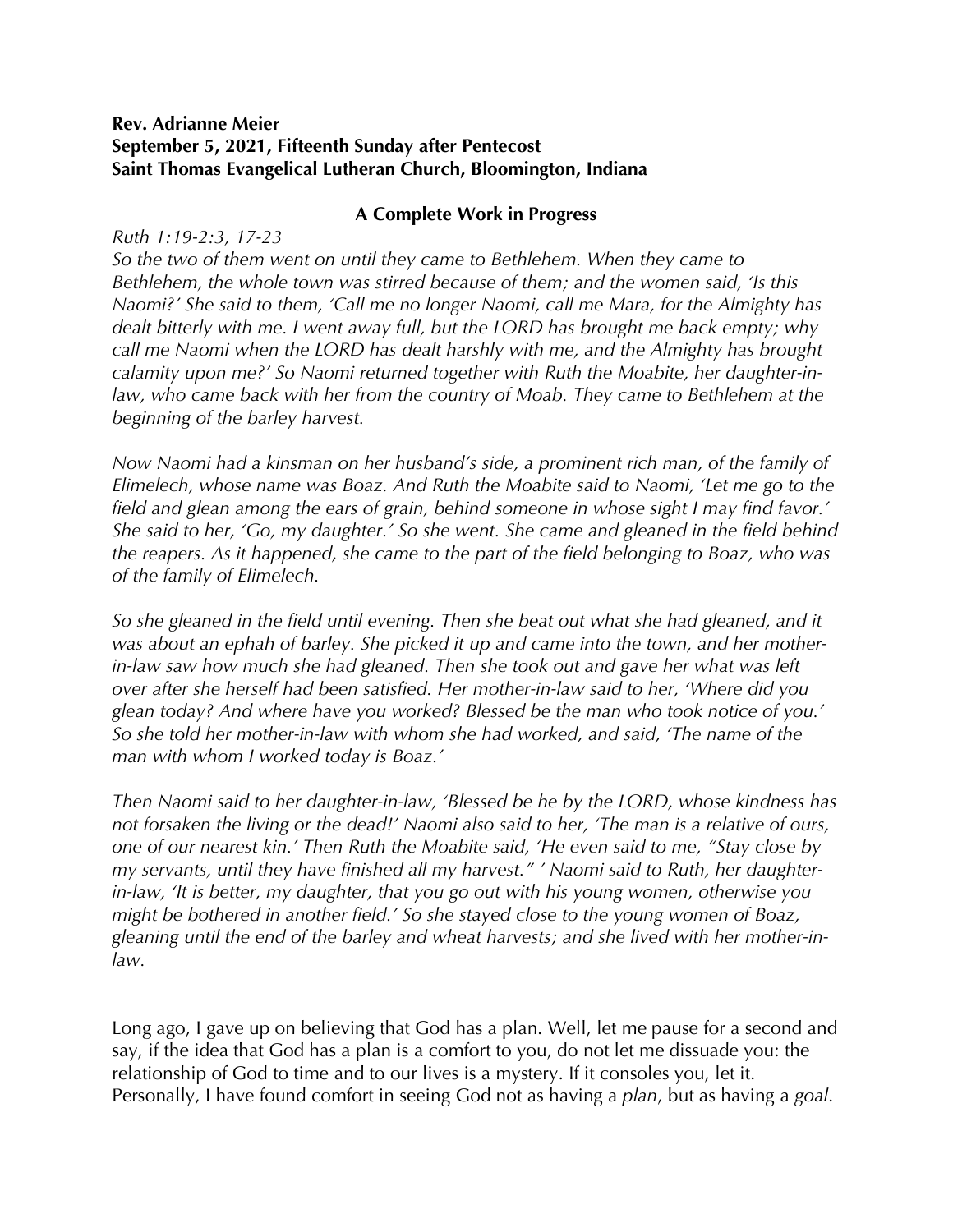God isn't working with turn-by-turn directions, but with a destination. Darrell Joddock, professor emeritus from Gustavus Adolphus College, wrote an article for the *Living Lutheran* magazine on Lutherans and politics. In it he wrote, "Because God has a goal rather than a plan, humans are invited to participate in the decision-making. There is more than one way to get from here to shalom, and humans have been given minds and hearts to figure out at least one route." If God has a goal instead of a plan, then, it is no longer a sign of failure every time grief has sent me back to the drawing board. There's no prescribed route that I have to discover, floundering on my own, suffering, sorrowing. I'm free to revise my story, to write multiple drafts, to trust that what I did not achieve, to trust that what I did not gain, to trust that what I lost, is still part of the fullest expression of me. Our lives in Christ contain multitudes, and even as we draft and revise the story of our lives, we are constantly becoming who we already are in Christ.

Ruth and Naomi had dreams for their lives. And this was not it. This was not the two-story house with the white picket fence, two kids, and a dog in the yard. It was not the retirement to dream about—dinner at grandma's on Sunday, lots of time for travel and hobbies. That hoped-for future was a thing of the past. That past contained magical words like *and* and *we.* Once, before, their lives look like a written book, a set script they were only too glad to follow, but what is before them now are blank pages, the story yet to be written. And what will be written will be a future that could not be without the frustration, tragedy, and sorrow of their past. The person about to redeem them, about to change their story, would have had no reason to be in their lives at all, were it not for their great losses.

Last week, I mentioned the poet Maggie Smith, whose book of collected stories and short quotes *Keep Moving* has been among the works inspiring me throughout this series on Sorrow Lament and Hope. Ms. Smith writes about a conversation she had with her eightyear-old daughter. Smith's daughter was asking the deep questions of childhood, about her own death, and the deaths of those closest to her. In attempting to soothe her worried daughter, Smith told her, "'Life is a long—a long book…and you're only on the first chapter. Who wants to ruin a book by worrying about the end the whole time? Who wants to know how a book will end?' In answering her daughter, Smith found a metaphor that gave meaning to her own loss and sorrow: if life is a book, then maybe we're a draft, maybe there is space for revision.

I think this is hard for us. We want to be living in the final draft—the best draft—of our lives, the neatly narrated, whittled-down truth of who we are. We want a compact storyline where other characters move in and out with ease. We want to trust that the ending is sweet and satisfying, and that there are no loose ends. And that desire is understandable, and also impractical. That is not who we are. We are contradictions, at times, failures. We complicate our lives and have them complicated by relationships with complex people. Like the poet Walt Whitman wrote, "Do I contradict myself? / Very well then I contradict myself, / (I am large, I contain multitudes.)" We are like the painting that contains under the surface another completed masterpiece. And, it turns out, like a Van Gogh painting, or a Pulitzer-prize winning novel, our completeness is not in our